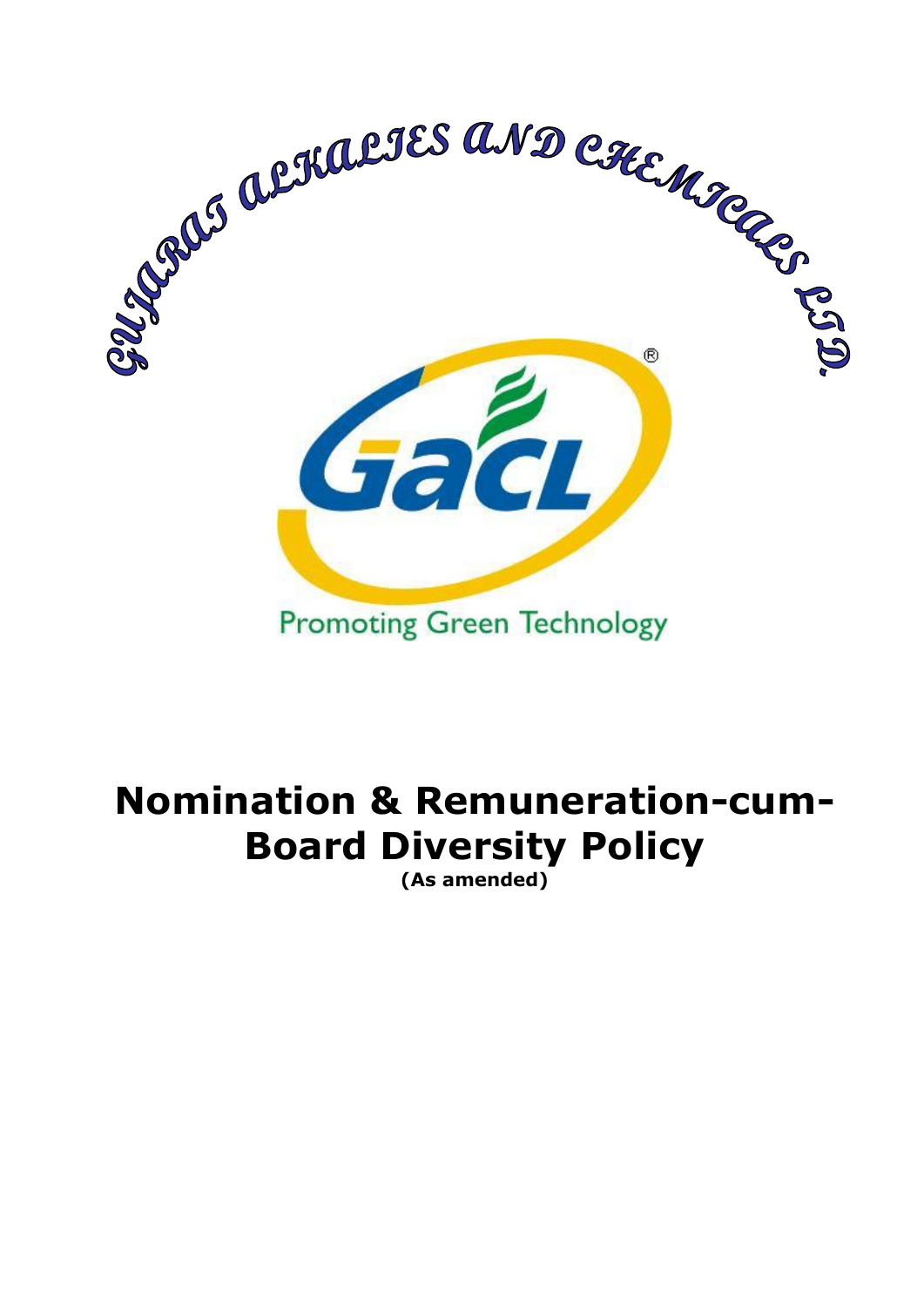# **1. INTRODUCTION**

In terms of the provisions of Section 178 of the Companies Act, 2013 ("the Act") and Clause 49 of the Listing Agreements and other statutory provisions, as may be applicable, the Company was required to constitute a Nomination-cum-Remuneration Committee of the Board. The Board of Directors of Gujarat Alkalies and Chemicals Limited ("GACL" or "the Company") vide its Resolution dated 22/08/2014 constituted the Nomination-cum-Remuneration Committee ("Committee"). The Committee shall:

- i. formulate the criteria for determining qualifications, positive attributes and independence of a director and recommend to the Board a policy relating to the remuneration of Directors, Key Managerial Personnel (KMP) and other employees;
- ii. formulation of criteria for evaluation of Directors including Independent Directors and the Board;
- iii. devising a policy on Board diversity;
- iv. identify persons who are qualified to become Directors including Managing Director and / or Whole-time Directors and who may be appointed in Senior Management in accordance with the criteria laid down;
- v. recommend to the Board, appointment and removal of Director, KMP and Senior Management.

# **2. OBJECTIVE**

In view of the above background, the Nomination and Remuneration Policy ("Policy") was formulated to enable the Committee to execute its role and responsibilities relating to nomination and remuneration of Directors, Key Managerial Personnel and Senior Management.

Earlier, Clause 49(IV) of the Listing Agreement was dealing with the provisions relating to constitution of Nomination and Remuneration Committee and role of the Committee including formulation of Nomination and Remuneration Policy and Policy on Board Diversity. Now, SEBI has issued new regulations, viz., SEBI (Listing Obligations & Disclosure Requirements) Regulations, 2015 on 2nd September, 2015 which has come into force with effect from 1<sup>st</sup> December, 2015 and has superseded the Listing Agreements with the Stock Exchanges.

Therefore, the existing Policy is now required to be amended to align with the provisions relating to Nomination and Remuneration Committee under the SEBI (Listing Obligations & Disclosure Requirements) Regulations, 2015 ("Listing Regulations").

Regulation 19 of the Listing Regulations stipulates that:

- (1) The board of directors shall constitute the nomination and remuneration committee as follows:
	- (a) the committee shall comprise of at least three directors;
	- (b) all directors of the committee shall be non-executive directors; and
	- (c) at least fifty percent of the directors shall be independent directors.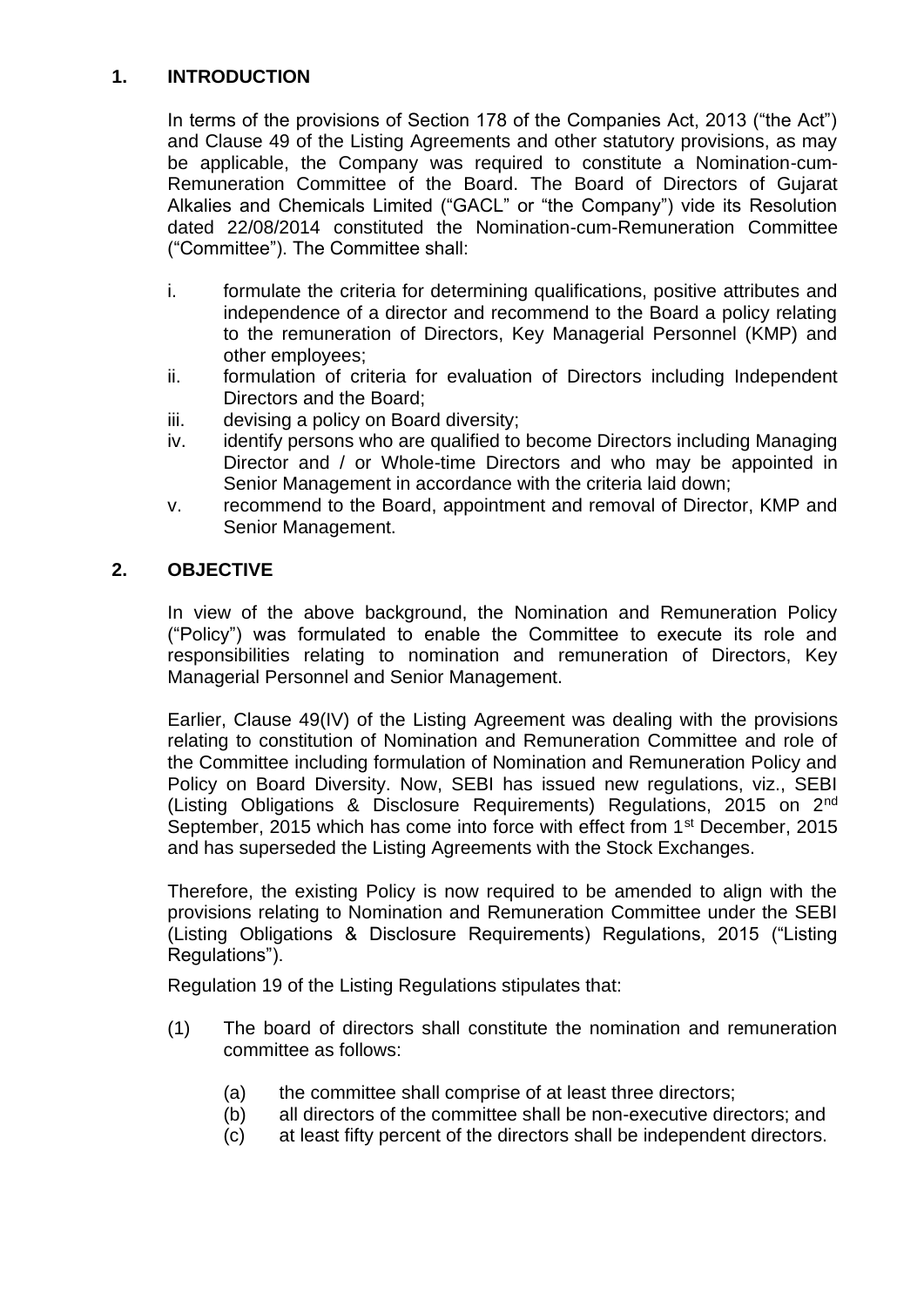(2) The Chairperson of the nomination and remuneration committee shall be an independent director:

Provided that the chairperson of the listed entity, whether executive or non-executive, may be appointed as a member of the Nomination and Remuneration Committee and shall not chair such Committee.

- (3) The Chairperson of the nomination and remuneration committee may be present at the annual general meeting, to answer the shareholders' queries; however, it shall be up to the chairperson to decide who shall answer the queries.
- (4) The role of the nomination and remuneration committee shall be as specified as in Part D of the Schedule II.

PART D: A. ROLE OF NOMINATION AND REMUNERATION COMMITTEE:

Role of committee shall, inter-alia, include the following:

- (1) formulation of the criteria for determining qualifications, positive attributes and independence of a director and recommend to the board of directors a policy relating to, the remuneration of the directors, key managerial personnel and other employees;
- (2) formulation of criteria for evaluation of performance of independent directors and the board of directors;
- (3) devising a policy on diversity of board of directors;
- (4) identifying persons who are qualified to become directors and who may be appointed in senior management in accordance with the criteria laid down, and recommend to the board of directors their appointment and removal.
- (5) whether to extend or continue the term of appointment of the independent director, on the basis of the report of performance evaluation of independent directors.

#### **3. DEFINITION**

**Board** means Board of Directors of the Company.

**Committee** means Nomination-cum-Remuneration Committee of the Company as Constituted or reconstituted by the Board, from time to time.

**Company** means Gujarat Alkalies and Chemicals Limited.

**Director** means a director appointed to the Board of a Company.

**Independent Director** means a director as defined u/s 2(47) of the Companies Act, 2013 read with regulation 16 of SEBI (Listing Obligations and Disclosure Requirements) Regulations, 2015 and as amended from time to time<sup>i</sup>.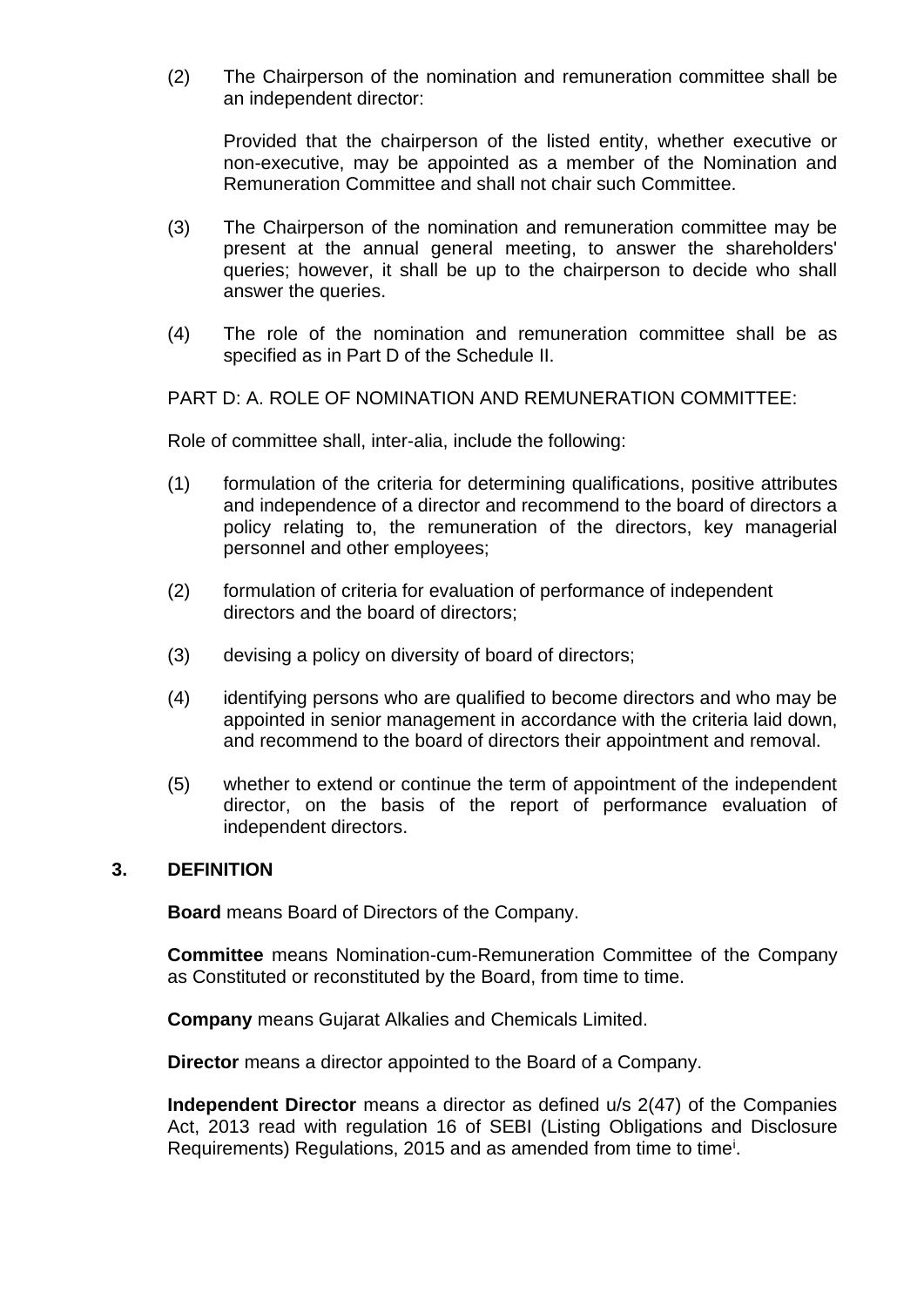**Key Managerial Personnel**, in relation to a company, means—

- (i) the Chief Executive Officer or the Managing Director or the Manager; and in their absence, Whole-Time Director;
- (ii) the Company Secretary;
- (iii) the Chief Financial Officer; and
- (iv) such other officer as may be prescribed;

**Policy** means Nomination & Remuneration-cum-Board Diversity Policy.

**Senior Management** shall mean officers/personnel of the Company who are members of its core management team (i.e. General Manager & above) excluding board of directors and normally this shall comprise all members of management one level below the "chief executive officer/managing director/ whole time director/manager (including chief executive officer/manager, in case they are not part of the board) and shall specifically include company secretary and chief financial officer.

#### **4. APPLICABILITY**

The Policy is applicable to:

- Directors (Executive and Non-Executive);
- Key Managerial Personnel;
- Senior Management Personnel (i.e. General Manager & above).

This Policy shall not be applicable in respect of appointment of Directors by Order of the Government of Gujarat pursuant to the Articles of Association of the Company.

The Company being promoted by the Government of Gujarat, while recommending the appointment of any individual as Director to the Board, the Committee may consider the advice of the Government of Gujarat. Accordingly, the Committee reviews and ratifies such appointment(s) and terms thereof.

## **5. COMPOSITION**

The Nomination-cum-Remuneration Committee shall comprise of three or more non-executive directors out of which not less than "two-thirds shall be independent Directors as members.

The Chairperson of the Company (whether executive or non-executive) may be appointed as a member of the Committee but shall not chair the Committee.

The Board shall appoint one of the members of the Committee as a Chairperson, who shall be an independent Director. The Chairperson shall preside over all meetings. In the absence of the Chairperson, members of the Committee present at the meeting may appoint one of the members as a Chairperson to preside over the meeting.

The Board shall constitute or reconstitute the Committee from time to time to make it consistent with the applicable statutory requirements.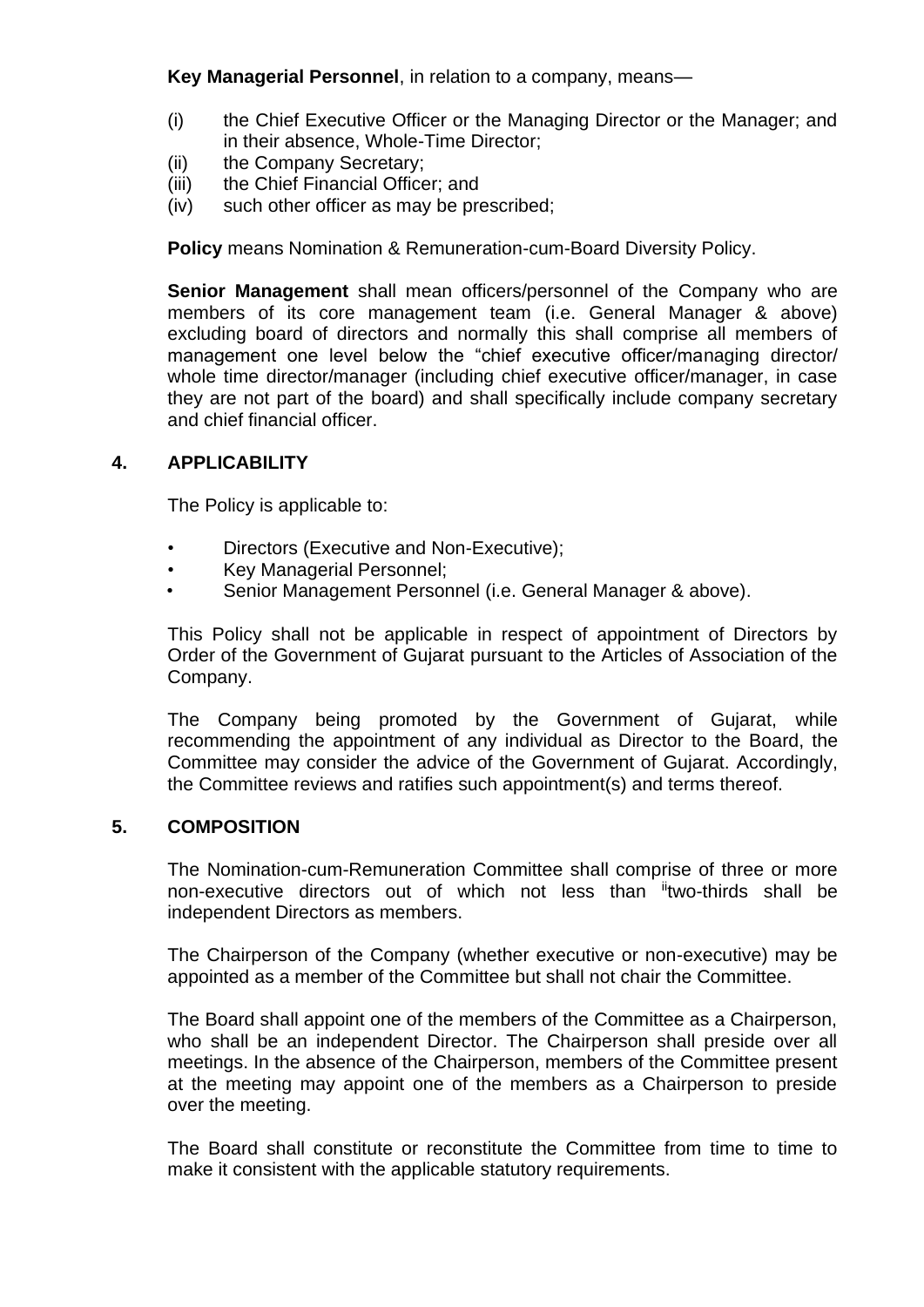## **6. MEETINGS AND OTHER MATTERS**

#### **6.1 Meetings**

The Committee shall hold such number of meetings at such periodicity as is required to carry out its mandate. However, at least one meeting shall be held every year.

#### **6.2 Quorum**

The presence of one-third or two members of the Nomination-cum-Remuneration Committee, whichever is higher, shall constitute a quorum. However, at least one Independent Director should be present to constitute a valid quorum.

#### **6.3 Secretary and Minutes**

The Company Secretary shall act as the Secretary of the Committee. Minutes of the meetings shall be recorded and maintained by the Company Secretary and subsequently presented to the Chairman of the Committee for approval.

## **6A. ROLE OF NOMINATION AND REMUNERATION COMMITTEE:**

The Role of Committee shall, inter-alia, include the following:

- (1) formulation of the criteria for determining qualifications, positive attributes and independence of a director and recommend to the board of directors a policy relating to, the remuneration of the directors, key managerial personnel and other employees;
- iii(1A) For every appointment of an independent director, the Nomination and Remuneration Committee shall evaluate the balance of skills, knowledge and experience on the Board and on the basis of such evaluation, prepare a description of the role and capabilities required of an independent director. The person recommended to the Board for appointment as an independent director shall have the capabilities identified in such description. For the purpose of identifying suitable candidates, the Committee may:
	- a. use the services of an external agencies, if required;
	- b. consider candidates from a wide range of backgrounds, having due regard to diversity; and
	- c. consider the time commitments of the candidates.
- (2) formulation of criteria for evaluation of performance of independent directors and the board of directors;
- (3) devising a policy on diversity of board of directors;
- (4) identifying persons who are qualified to become directors and who may be appointed in senior management in accordance with the criteria laid down, and recommend to the board of directors their appointment and removal.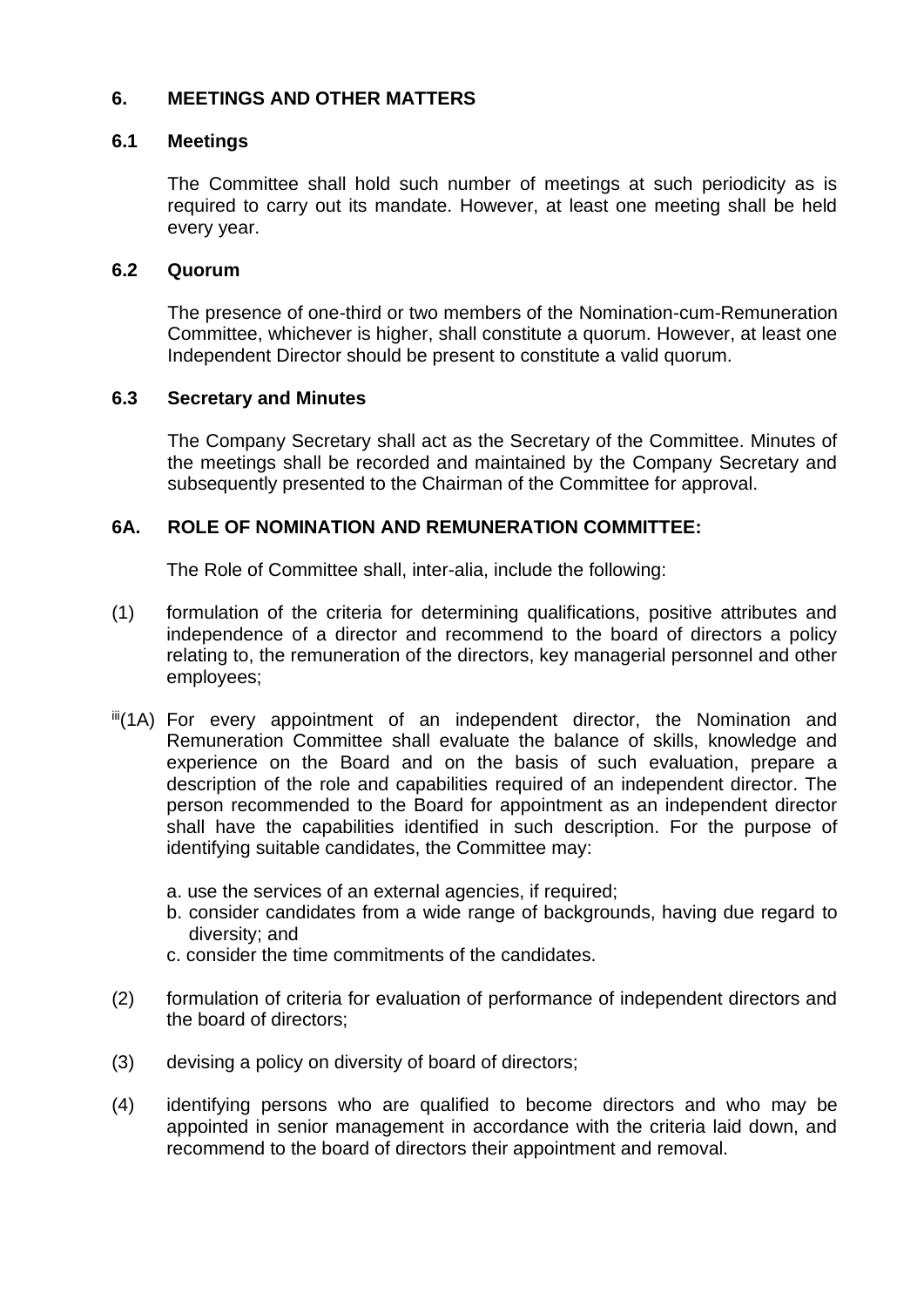- (5) whether to extend or continue the term of appointment of the independent director, on the basis of the report of performance evaluation of independent directors.
- (6) recommend to the board, all remuneration, in whatever form, payable to senior management.

#### **7. PROCEDURE FOR SELECTION AND APPOINTMENT**

Subject to para 4 of the Policy, the Committee shall follow the procedure mentioned below for appointment/ratification of appointment of Director, Independent Director, KMP and Senior Management Personnel and recommend their appointments to the Board.

- i. The Committee shall consider the ethical standards of integrity and probity, qualification, expertise and experience of the person for appointment as Director, KMP or at Senior Management level and accordingly recommend to the Board his / her appointment.
- ii. The Committee should ensure that the person so appointed as Director / Independent Director / KMP / Senior Management Personnel shall not be disqualified under the Act, rules made thereunder, Listing Regulations or any other enactment for the time being in force.
- iii. In case of the appointment of Independent Director, Independent Director should comply with the additional criteria of his / her independence as prescribed under the Act, rules framed thereunder and the Listing Regulations.
- iv. The Director / Independent Director / KMP / Senior Management Personnel shall be appointed as per the procedure laid down under the provisions of the Companies Act, 2013, rules made thereunder, Listing Regulations or any other enactment for the time being in force.

#### **8. REMUNERATION**

Subject to para 4 of the Policy, the Committee will recommend the remuneration to be paid to the Managing Director, Whole-time Director, KMP and Senior Management Personnel to the Board for their approval.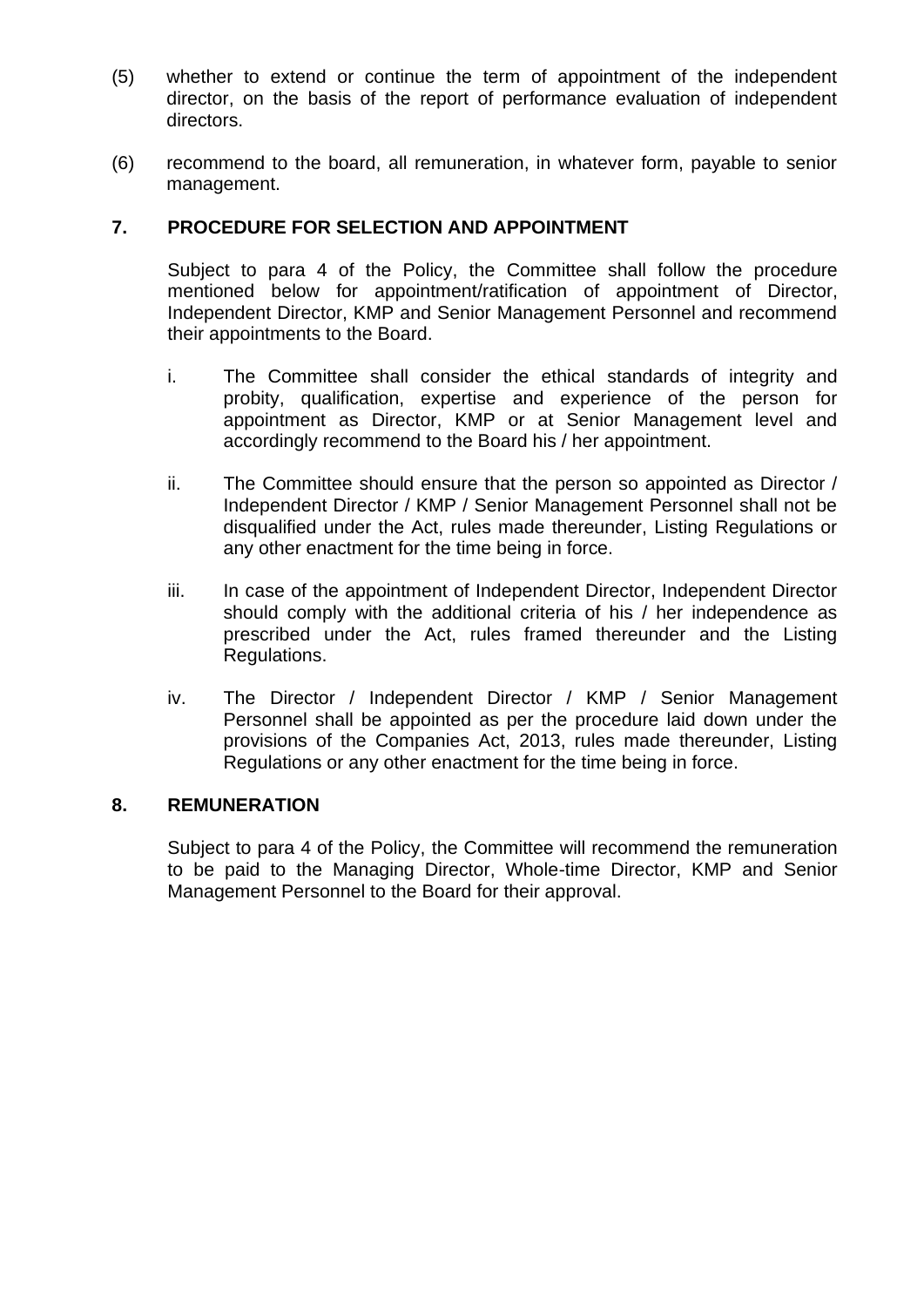The Committee shall ensure that:

- (a) the level and composition of remuneration so determined shall be reasonable and sufficient to attract, retain and motivate Directors, Key Managerial Personnel and Senior Management of the quality required to run the company successfully;
- (b) the relationship of remuneration to performance is clear and meets appropriate performance benchmarks; and
- (c) remuneration to Directors, KMP and Senior Management Personnel involves a balance between fixed and incentive pay reflecting short and long-term performance objectives appropriate to the working of the company and its goals.

#### **A. Managing Director / Whole-time Director(s)**

Besides the above criteria, the Remuneration / compensation / commission etc. to be paid to Managing Director, Whole-time Director(s) etc. shall be governed as per provisions of the Act read with Schedule V and rules made thereunder or any other enactment for the time being in force.

#### **B. Non-Executive Independent Directors**

The Non-Executive Independent Directors may receive remuneration by way of sitting fees for attending meetings of Board or Committee thereof, reimbursement of expenses for participation in the Board and other meetings and profit related commission as may be approved as per the provisions of the Act.

Provided that the amount of such fees shall not exceed the amount as prescribed under the Act read with the rules made thereunder or any other enactment for the time being in force. Further, independent director shall not be entitled to any stock option.

The Non-Executive Independent Directors may be paid remuneration for services rendered in any other capacity, like to serve as a member of Personnel / Selection Committee for recruitment of Senior Management Personnel and/or any other specific assignment given by the Company from time to time. The remuneration paid for such services shall be subject to provisions of the Act and approval of the Nomination-cum-Remuneration Committee.

Provided that the payment of remuneration for services rendered by any such director in other capacity shall not be included in the overall ceiling prescribed under the Act read with Schedule V and rules made thereunder, if—

- (*a*) the services rendered are of a professional nature; and
- (*b*) in the opinion of the Committee, the director possesses the requisite qualification for the practice of the profession.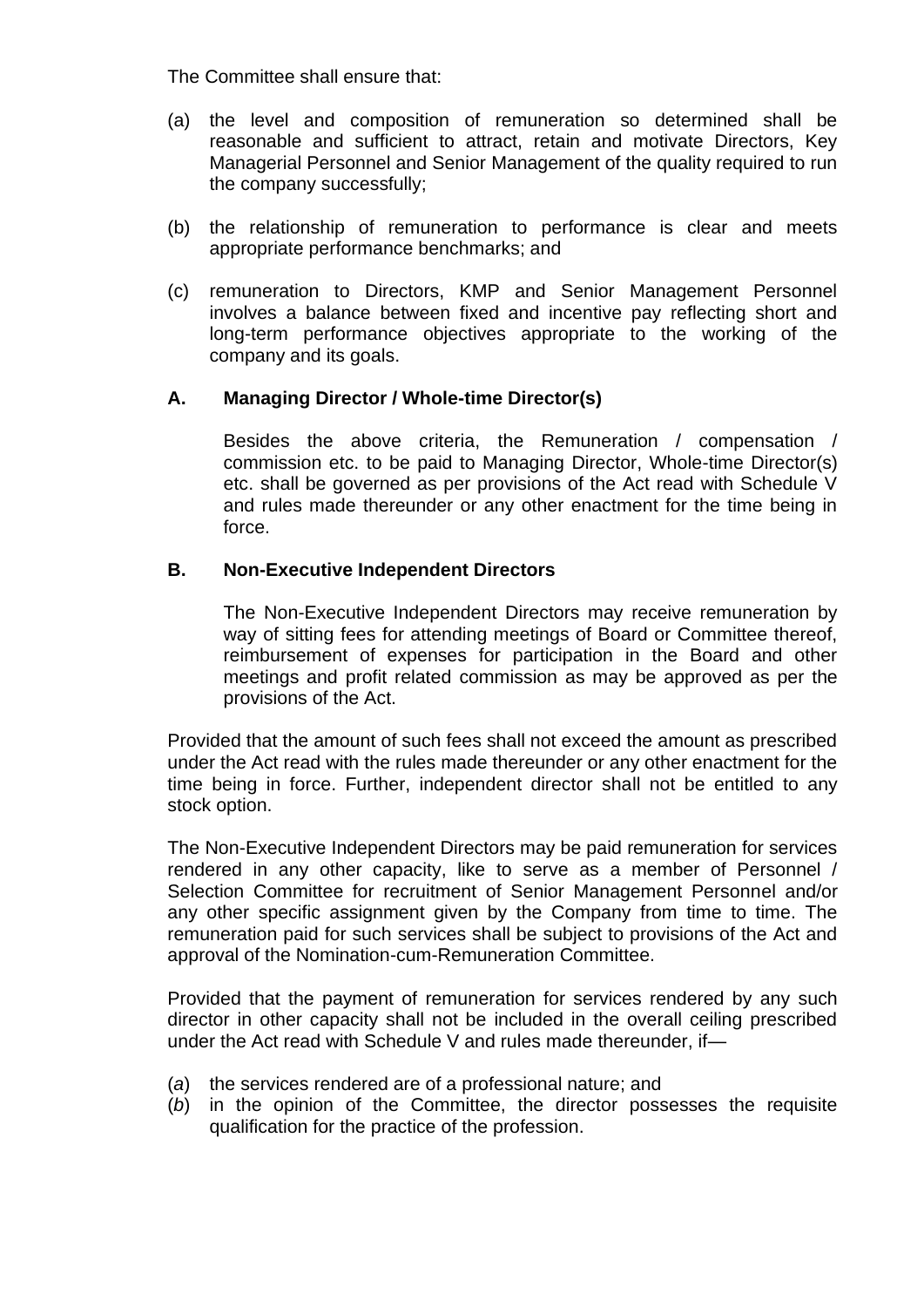Notwithstanding the above, the board of directors shall recommend all fees or compensation, if any, paid to non-executive directors, including independent directors and shall require approval of shareholders in general meeting. Provided that the requirement of obtaining approval of shareholders in general meeting shall not apply to payment of sitting fees to non-executive directors, if made within the limits prescribed under the Companies Act, 2013 for payment of sitting fees without approval of the Central Government.

# **C. KMPs / Senior Management Personnel etc.**

The Remuneration to be paid to KMPs / Senior Management Personnel shall be based on the experience, qualification and expertise of the related personnel and governed by the limits, if any, prescribed under the Companies Act, 2013 and rules made thereunder or any other enactment for the time being in force.

# **9. CRITERIA FOR PERFORMANCE EVALUATION**

Following are the criteria for evaluation of performance of Directors and the Board:

# **1. Executive Directors**

The Executive Directors shall be evaluated on the basis of targets / criteria given to Executive Directors by the Board from time to time.

# **2. Non-Executive Director**

The Non-Executive Directors shall be evaluated on the basis of the following criteria, i.e., whether they:

- (a) act objectively and constructively while exercising their duties;
- (b) exercise their responsibilities in a bona fide manner in the interest of the company;
- (c) devote sufficient time and attention to their professional obligations for informed and balanced decision making;
- (d) do not abuse their position to the detriment of the company or its shareholders or for the purpose of gaining direct or indirect personal advantage or advantage for any associated person;
- (e) refrain from any action that would lead to loss of his independence;
- (f) inform the Board immediately when they lose their independence;
- (g) assist the company in implementing the best corporate governance practices;
- (h) strive to attend all meetings of the Board of Directors and the Committees;
- (i) participate constructively and actively in the committees of the Board in which they are chairpersons or members;
- (j) strive to attend the general meetings of the company;
- (k) keep themselves well informed about the company and the external environment in which it operates;
- (l) do not to unfairly obstruct the functioning of an otherwise proper Board or committee of the Board;
- (m) moderate and arbitrate in the interest of the company as a whole, in situations of conflict between management and shareholder's interest;